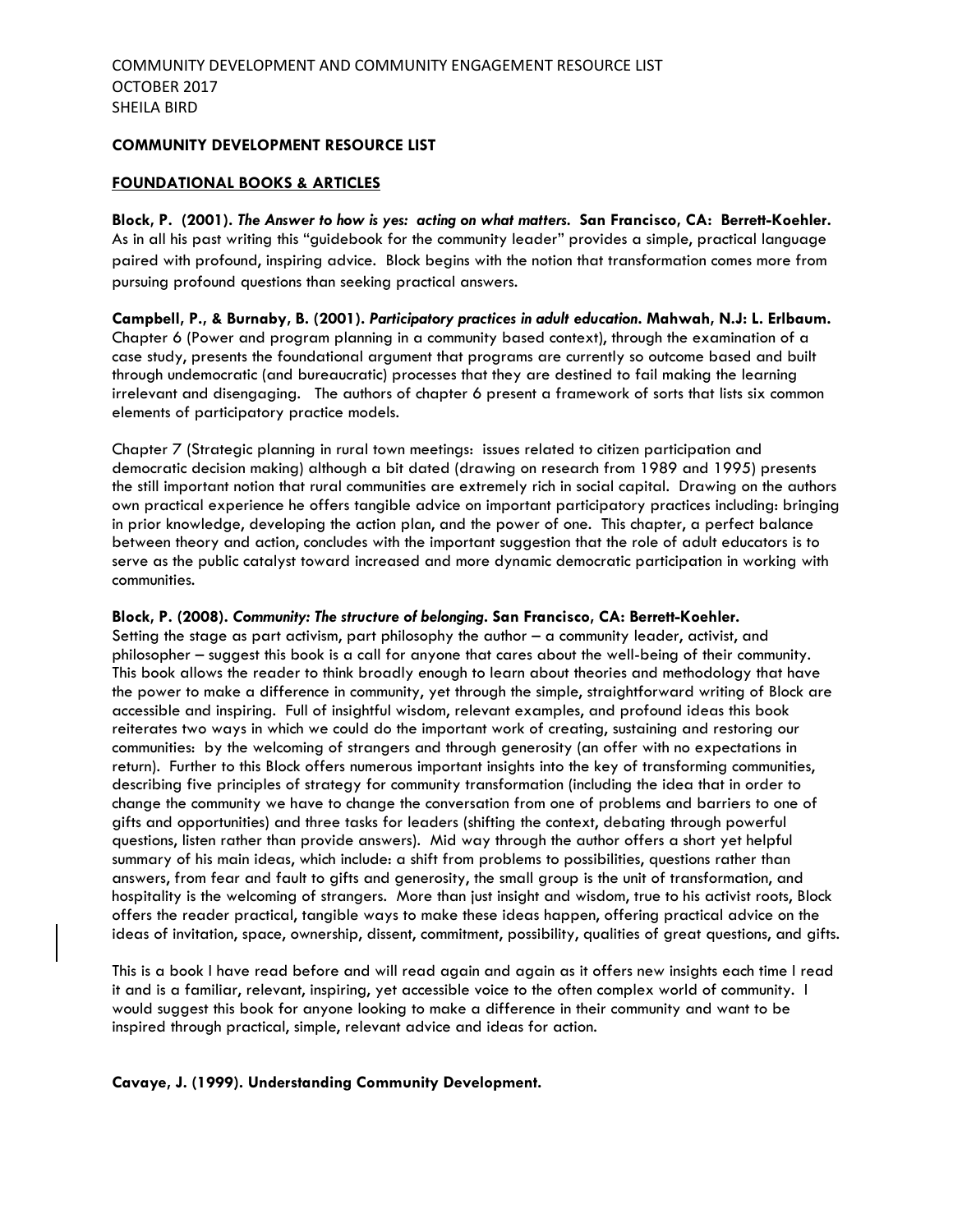# COMMUNITY DEVELOPMENT AND COMMUNITY ENGAGEMENT RESOURCE LIST OCTOBER 2017 SHEILA BIRD **Falk, I., & Kilpatrick, S. (2000). What is social capital? A study of interaction in a rural community.**  *Sociologia ruralis***,** *40***(1), 87-110.**

#### **Field, J. (2003).** *Social capital***. New York, NY: Routledge.**

# **Gaventa, J. (2006). Finding the spaces for change: A power analysis.** *IDS Bulletin, 37***(6), 23–33.**

Gaventa begins this short foundational article by posing some essential critical questions around global/local divides, interrelationships, and the changing faces of power. The questions serve as a foundation to engage the reader in examining and analyzing power through the introduction of Gaventa's power analysis tool: the Power cube. Gaventa suggests that using the framework of the Power cube can help assess the possibilities of transformative action, help analysis the types of power present, and most importantly (in my opinion) look at strategies for analysis. The cube, presented as similar to the Rubrik's Cube, has squares that are 9 represented interrelated dimensions (and 3 categories) which include 3 levels of power (global, national, local), 3 spaces of power (closed, invited, claimed/created), and 3 forms of power (invisible, hidden, visible). Like the child's toy (the Rubrik's cube) all categories can be rotated and can be linked to another; specifically emphasizing the flexible, adaptable interrelationships of all. One of the most important insights Gaventa makes in relation to the power cube is suggesting that real transformative change happens when a social movement can work effectively and manage each of the dimensions/squares simultaneously.

### **Krishna, A. (2002).** *Active social capital: Tracing the roots of development and democracy***. New York, NY: Columbia University Press.**

#### **Ledwith, M., & Springett, J. (2010). Participatory practice. In** *Participatory practice: Community-based action for transformative change* **(pp. 13–34). Portland, OR: Policy Press.**

Ledwith and Springett's comprehensive, insightful, analytical, theoretical, and even practical book provides a plethora of ideas, theories, models, and concepts to explore in the field of participatory practice and transformative learning. Many of their theories are examining simple ideas, yet in relation to the complexity of participation.

#### **Ledwith, M . (2005).** *Community Development: a critical* **approach (2nd ed). Portland, OR: Policy Press**

#### **McIntosh, P. (1988).** *White privilege: Unpacking the invisible knapsack***. Wellesley, MA: Wellesley College Center for Research on Women.**

This thought-provoking, emotional essay written as a first-person narrative account of the author's reflection on her own privilege is an essential read for anyone working with people in any environment. This article provides more questions than answers and provokes the reader to challenge their own assumptions, privilege and power. As the author suggests, becoming aware of your own privilege (privilege because of race, gender, culture, etc) makes one newly accountable, or as I say, you can't un-know what you know. Once you are aware of your own privilege and power it's very hard to ignore this new found awareness.

## **Putnam, R. D. (2004).** *Better together: Restoring the American community***. New York, NY: Simon and Schuster.**

**Putnam, R. D. (Ed.). (2002).** *Democracies in flux: The evolution of social capital in contemporary society***. New York, NY: Oxford University Press.**